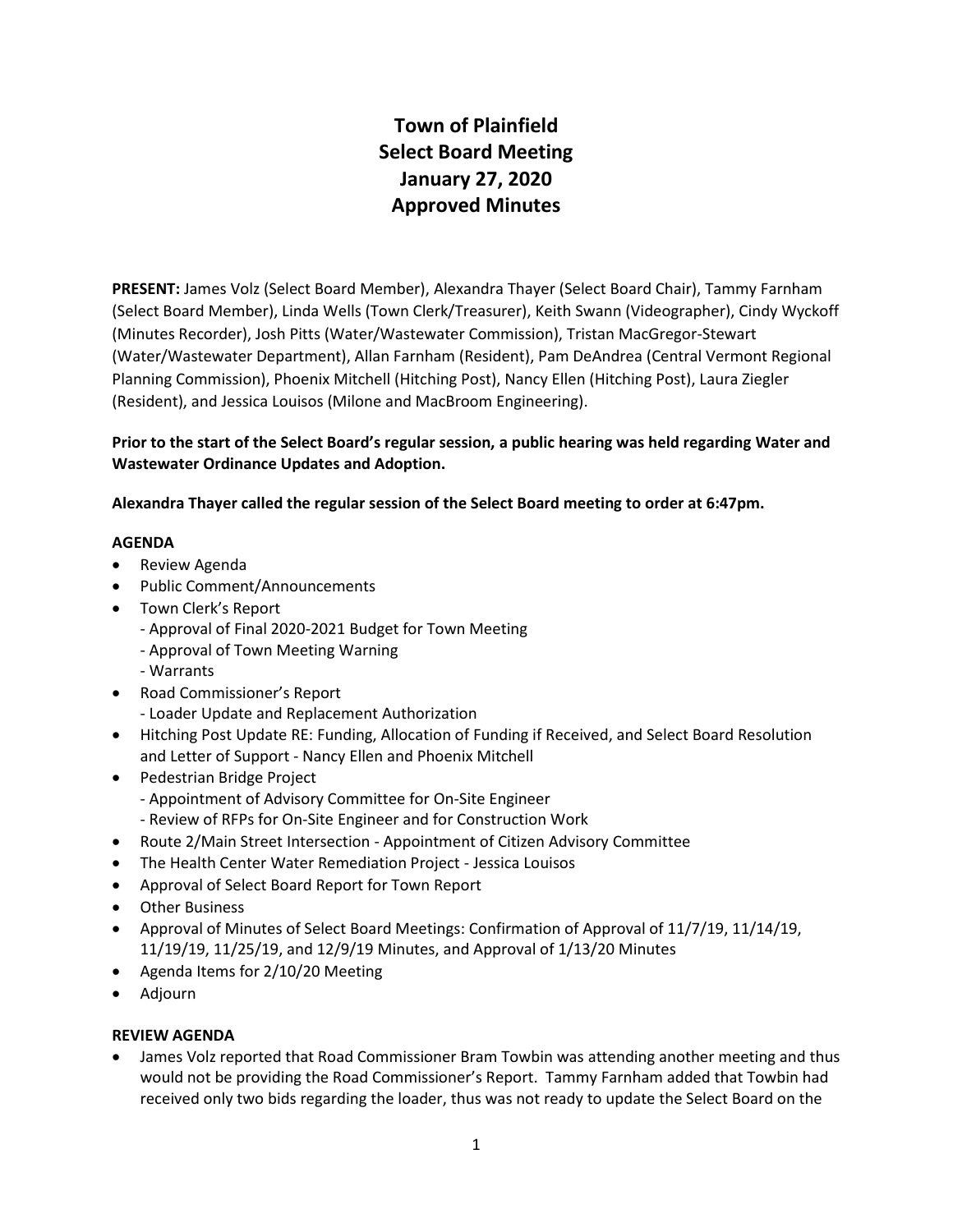issue. Farnham added to Other Business a discussion regarding a change in videotaping Select Board meetings. **Thayer made a motion to approve the agenda as amended. The motion was approved.**

#### **PUBLIC COMMENT/ANNOUNCEMENTS**

- Thayer announced that the local task force charged with identifying the locations of ash trees in Plainfield has completed the 2019 Ash Tree inventory. Joanne Garton will be making a presentation on the subject on 2/6/20 at 7:00pm at the Town Hall Opera House.
- Farnham noted that census taking will begin between the months of March and July this year. There is a video available explaining the census, which may be posted to the Town website.

## **TOWN CLERK'S REPORT**

# **- APPROVAL OF FINAL 2020-2021 BUDGET FOR TOWN MEETING**

- **- APPROVAL OF TOWN MEETING WARNING**
- **- WARRANTS**
- Town Clerk/Treasurer Linda Wells presented the final budget for Select Board approval, noting that it represents a 4.5% increase overall. Volz noted that there was a recent article on the Plainfield Town budget in the *Times Argus*. **Volz made a motion to adopt the budget as proposed. The motion was approved.** A brief discussion followed regarding some of the Select Board's efforts to keep the final budget total as low as possible. Former Road Commissioner Allan Farnham asked why so many things have gone wrong all at once with the Town's loader equipment. Discussion ensued regarding the current heating system at the Town Garage that keeps the garage cold, resulting in a cold working environment for the Road Crew and not the best environment for the equipment.
- Wells presented the final warning for Town Meeting for Select Board approval, briefly explaining some of the changes that were made. **Tammy Farnham made a motion to approve the warning for Town Meeting as presented by Wells. The motion was approved.**
- **Volz made a motion to approve two fleet permit applications for 1) Bournes, Inc./Bournes Propane DBA Bournes Energy; and 2) Newport Sand and Gravel Company, Inc. and Carroll Concrete Company, Inc. The motion was approved.**
- **Farnham made a motion to approve warrants of 1/17/20, 1/22/20, 1/23/20, and 1/24/20. The motion was approved.**

#### **PEDESTRIAN BRIDGE PROJECT**

- **- APPOINTMENT OF ADVISORY COMMITTEE FOR ON-SITE ENGINEER**
- **- REVIEW OF RFPS FOR ON-SITE ENGINEER AND FOR CONSTRUCTION WORK**
- After reviewing the request for proposals (RFP) drafted by Project Manager Pat Travers to hire a consulting engineer for the Pedestrian Bridge project, **Volz made a motion to let Pat Travers know that the Select Board finds the RFP to hire a consulting engineer for the Pedestrian Bridge project acceptable. The motion was approved.** After a brief discussion, **Volz made a motion to appoint Alice Merrill and Tammy Farnham to the selection advisory committee to review responses to the RFP once received. The motion was approved.** Thayer will reach out to others who served on the selection advisory committee for the Brook Road Bridge to assess their interest in serving on the Pedestrian Bridge project selection advisory committee.

# **ROUTE 2/MAIN STREET INTERSECTION - APPOINTMENT OF CITIZEN ADVISORY COMMITTEE**

 Discussion centered on appointing a citizen advisory committee for the Route 2/Main Street intersection project. Thayer noted that the advisory committee should report to the Select Board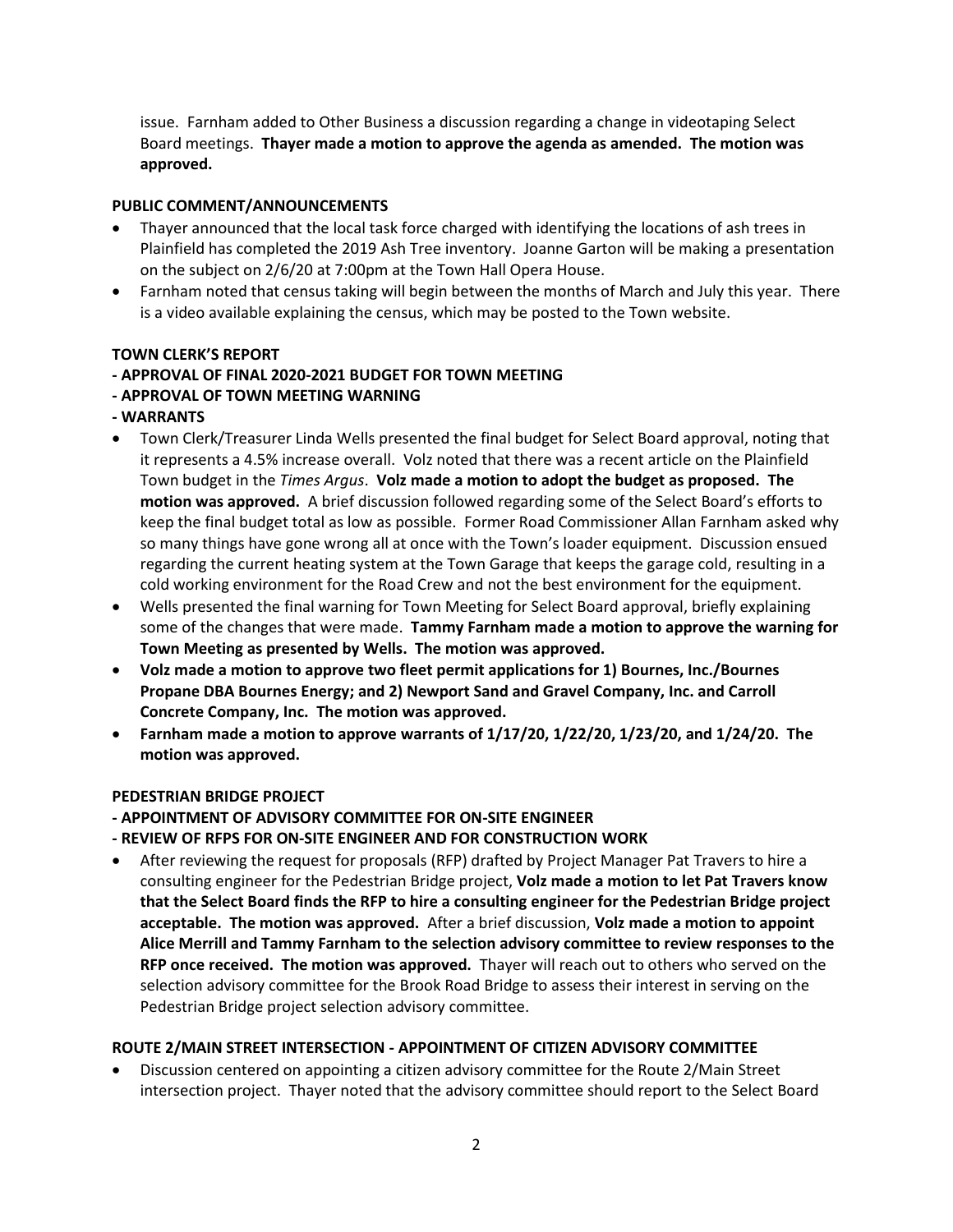on its findings, but not be tasked with making any decisions. Thayer presented a document outlining some proposed areas that she thought the advisory committee should investigate by gathering information and making recommendations to the Select Board while not advocating for any particular point of view. Volz and Farnham agreed with Thayer's approach. Farnham added that she would like to include in the advisory committee some juniors from Twinfield Union School to gain an understanding of the younger generation's opinion on the intersection as well as to get them interested in Town issues. Thayer agreed to send the document outlining the proposed focus areas to both the Water/Wastewater Department and Commission along with the other Select Board members. Farnham agreed with Thayer's previous suggestion that documents pertaining to the intersection be posted on the Town website.

## **APPROVAL OF MINUTES OF SELECT BOARD MEETINGS: CONFIRMATION OF APPROVAL OF 11/7/19, 11/14/19, 11/19/19, 11/25/19, AND 12/9/19 MINUTES, AND APPROVAL OF 1/13/20 MINUTES**

 After discussion regarding which meeting minutes had been approved, **Farnham made a motion to approve minutes from the 11/7/19, 11/14/19, and 11/19/19 special meetings, and the 1/13/20 regular meeting. The motion was approved.** 

## **APPROVAL OF SELECT BOARD REPORT FOR TOWN REPORT**

 Thayer presented a draft of the Select Board report for the Town Report. Farnham questioned the inclusion of the Friends of the Plainfield Town Hall Opera House's purchase of the Gallison property. After a brief discussion, **Volz made a motion to adopt the proposed Select Board report for the 2019 Town Report, with one typo corrected. The motion was approved.**

# **HITCHING POST UPDATE RE: FUNDING, ALLOCATION OF FUNDING IF RECEIVED, AND SELECT BOARD RESOLUTION AND LETTER OF SUPPORT - NANCY ELLEN AND PHOENIX MITCHELL**

 Plainfield resident Nancy Ellen and Worcester resident Phoenix Mitchell were present to explain the concept of the Hitching Post and request approval of a letter of intent/application that the Town would submit to apply for a \$500 Vermont Agency of Transportation (VAOT) grant. Noting that the full cost of setting up a Hitching Post would be \$750, Mitchell offered to do it from start to finish in exchange for the \$500 VAOT grant if the other \$250 cannot be raised. The site being proposed for the post installation is on the corner of Mill and Main Streets at the bump-out by the Grace Methodist Church. Mitchell explained the application process, which is a letter from the Town on Town stationery requesting the funding. The Town's only other responsibility would be to notify VAOT when the project has been completed. Noting that the VAOT funding can be used for other types of projects, Farnham questioned if this was the best use of the \$500 grant. Mitchell responded that municipalities can apply for these grants once every fiscal year. Ellen will send a draft letter to the Select Board that can be used as a model for the Plainfield application. It was agreed that a decision about whether to move forward with the application will be made at the 2/10/20 meeting.

#### **THE HEALTH CENTER WATER REMEDIATION PROJECT - JESSICA LOUISOS**

 Pam DeAndrea, Water Quality Planner from Central Vermont Regional Planning Commission and Jessica Louisos, Lead Project Engineer for Water Resources at Milone & MacBroom, Inc., were present to report on changes to the plan for stabilizing, from storm water runoff, a substantial gulley behind the Health Center leading down to the Winooski River. The plan is at 90% completion. The Town's involvement moving forward would be to commit to the operation and maintenance at the site for a period of 10 years. No matching project funding would be required from the Town and construction would most likely begin in the summer of 2021. Louisos explained that, during a recent